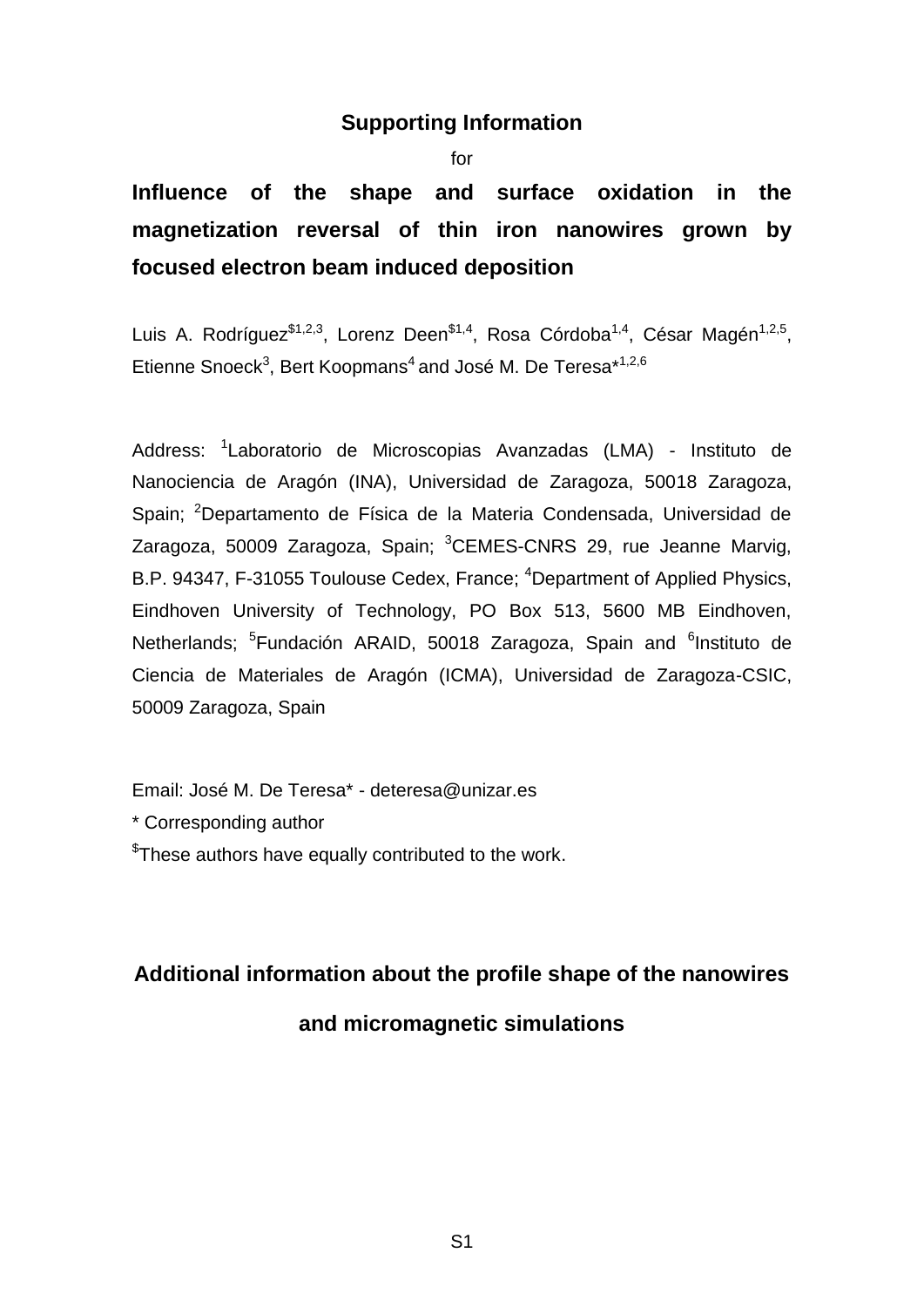In Supporting Information File 2, additional information about the micromagnetic simulations is provided. In Table S1, we include the values of cell sizes used in the micromagnetic simulations using the GPMagnet package. The cell size is the size of the digitalization volume in the simulations. In other words, it is the voxel (volumetric pixel). Inside a cell, it is assumed that the magnetization is the same for all magnetic atoms. This digitalization has to be accommodated to the sample size in order to reproduce the real volume of the sample.

| <b>Table S1:</b> Cell sizes used in the micromagnetic simulations. |                                                      |                          |                                      |                                                    |                                                              |  |  |
|--------------------------------------------------------------------|------------------------------------------------------|--------------------------|--------------------------------------|----------------------------------------------------|--------------------------------------------------------------|--|--|
| <b>CASE I (Rectangular profile)</b>                                |                                                      |                          | <b>CASE II (Bell-shaped profile)</b> | CASE III (Bell-shaped profile +<br>oxidized layer) |                                                              |  |  |
| <b>Thickness</b><br>(nm)                                           | <b>Cell Size</b><br>$(nm^3)$ x $\times$ y $\times$ z | <b>Thickness</b><br>(nm) | <b>Cell Size</b><br>$(nm^3)$ xxyxz   | <b>Thickness</b><br>(nm)                           | <b>Cell Size</b><br>(nm <sup>3</sup> ) $x \times y \times z$ |  |  |
| 5, 10, 15, 20,<br>25, 30                                           | $5 \times 5 \times 5$                                | 5, 10, 15, 20,<br>25, 30 | $5 \times 5 \times 5$                | 5                                                  | $5 \times 5 \times 2$                                        |  |  |
| 35                                                                 | $5 \times 5 \times 7$                                | 35                       | $5 \times 5 \times 7$                | 10                                                 | $5 \times 5 \times 3$                                        |  |  |
|                                                                    |                                                      |                          |                                      | 15                                                 | $5 \times 5 \times 4$                                        |  |  |
| 40                                                                 | $5 \times 5 \times 20$                               | 40                       | $5 \times 5 \times 20$               | 20, 25, 30                                         | $5 \times 5 \times 5$                                        |  |  |
| 50                                                                 | $5 \times 5 \times 25$                               | 50                       | $5 \times 5 \times 25$               | 35, 40, 50                                         | $5 \times 5 \times 10$                                       |  |  |

As described in the main text, three different types of nanowire profiles were investigated (cases I, II and III). For the cases II and III, we used the parameters of the Table S2 to reproduce the profile shape for different thicknesses. Given that we only had experimental data of profiles of the samples with nominal thickness 10 nm and 45 nm (see Table S3), for the intermediate thicknesses we assumed a lineal dependence of each parameter with respect to thickness. In Figure S1, the generated profiles are represented.

For case II,  $z_0$  and  $2y_0$  have been respectively used to determine the thickness and the width for the rectangular profile taking the exact value of  $z<sub>0</sub>$  and the nearest multiple of 5 of 2*y*0, given the discrete size of the micromagnetic cells  $(5 \times 5 \text{ nm}^2)$ . For case III, we have simulated the bell-shaped profiles by stacking